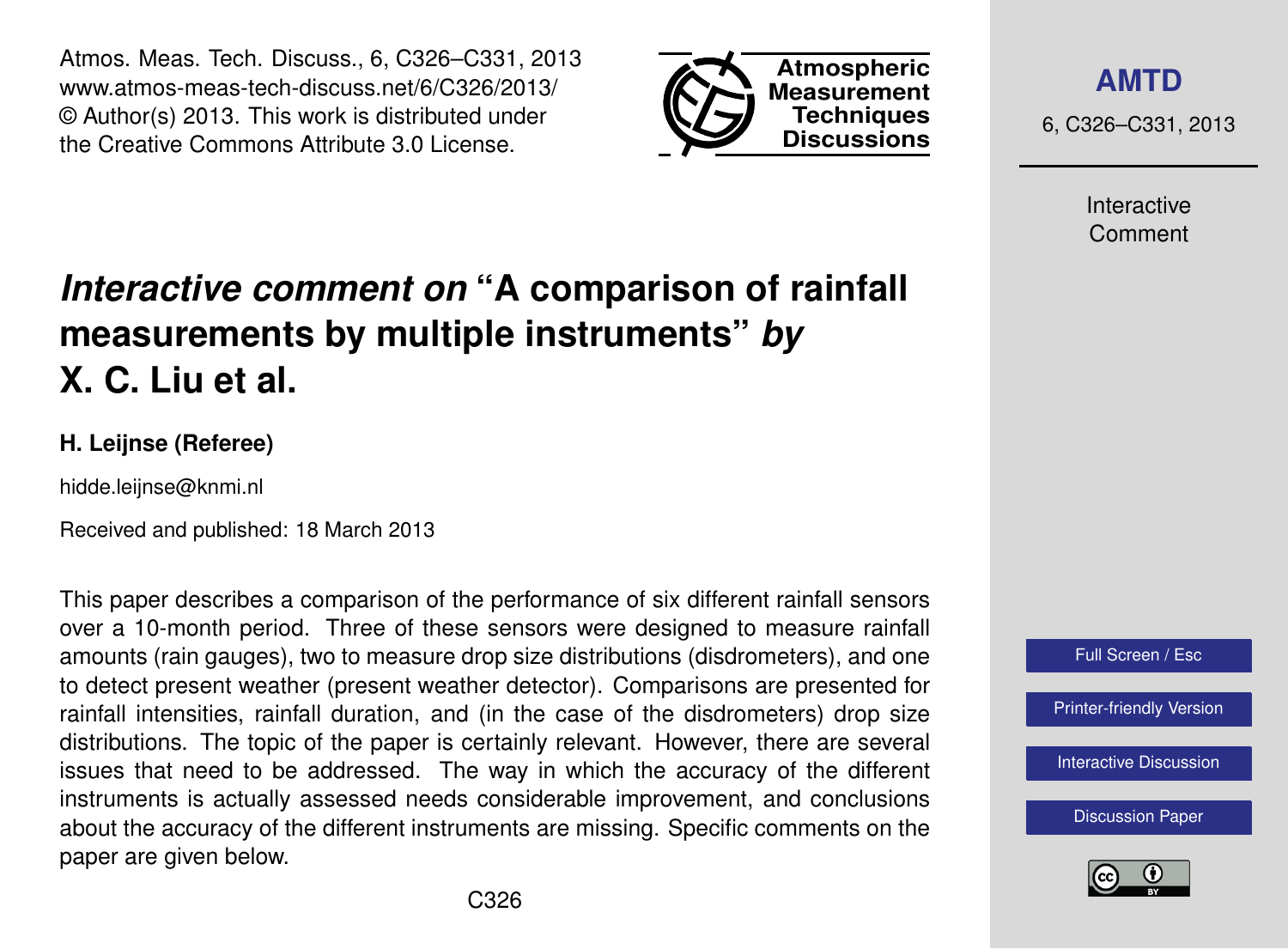## **Specific comments**

- 1. In the introduction, I think the authors should discuss the results presented by Sieck, L. C., S. J. Burges, and M. Steiner (2007), Challenges in obtaining reliable measurements of point rainfall, Water Resour. Res., 43, W01420, doi:10.1029/2005WR004519.
- 2. On p. 522, line 17, the uncertainty for the tipping bucket rain gauge is given as " $\pm$ 0.2 mm under 250 mm h<sup>-1</sup>". It is not clear to me what this uncertainty means. Is this the uncertainty per tip? If so, this is an uncertainty of 100% ! I think the authors should make clear what this uncertainty means.
- 3. In Section 2.1, the authors should discuss how the time series of tips of the tipping-bucket rain gauge are converted to rainfall intensities. This is very important as it greatly influences the results presented in the remainder of the paper.
- 4. In Section 2.1, could the authors note whether the gauges are heated?
- 5. In Section 2.2, the measurement principles of the present weather detector are not clear to me. I think an understanding of the measurement principle is very important for proper interpretation of the results, so please include a clear description of these measurement principles.
- 6. In Section 2.3, line 5, the authors state that "JWD's output is proportional to the size and fall velocity of the impacting drops". Although the output depends on both the size and fall velocity, it is not proportional to these. See Joss, J. and Waldvogel, A. (1977), Comments on "Some observations on the Joss-Waldvogel rainfall disdrometer", J. Appl. Meteorol., 16, 112-113 and Salles, C. and Creutin, J.-D. (2003), Instrumental uncertainties in  $Z - R$  relationships and raindrop fall velocities, J. Appl. Meteorol., 42, 279-290 for more information on this.



6, C326–C331, 2013

Interactive Comment



[Printer-friendly Version](http://www.atmos-meas-tech-discuss.net/6/C326/2013/amtd-6-C326-2013-print.pdf)

[Interactive Discussion](http://www.atmos-meas-tech-discuss.net/6/519/2013/amtd-6-519-2013-discussion.html)

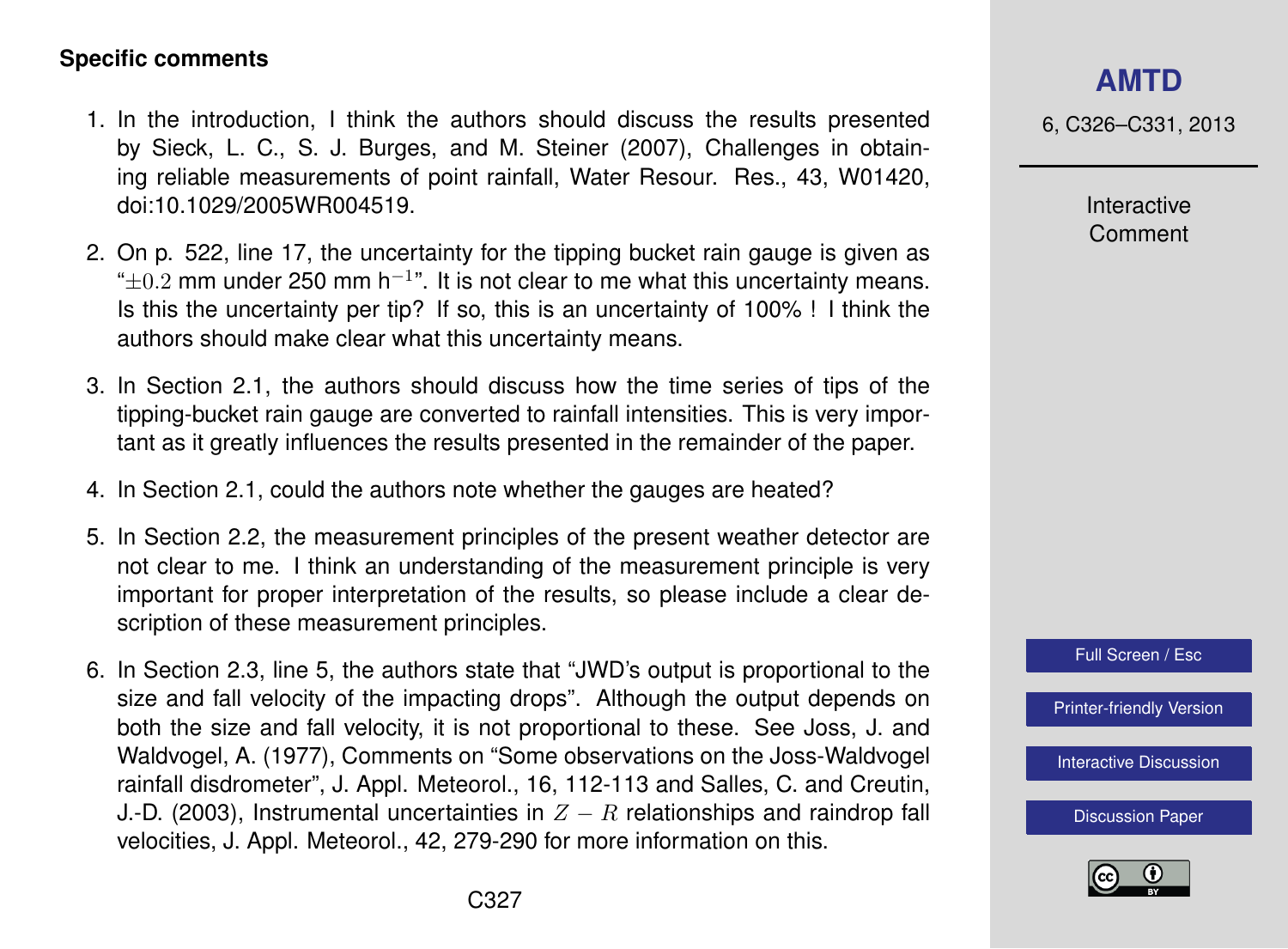- 7. In Section 2.3, line 17 of p.524, I think the authors should cite Salles, C. and Creutin, J.-D. (2003), Instrumental uncertainties in  $Z - R$  relationships and raindrop fall velocities, J. Appl. Meteorol., 42, 279-290 here.
- 8. In Section 2, a discussion should be included on the effect of the installation in general and the wind specifically on the different instruments. An inspection of Figure 1 reveals that there is a great difference among the instruments in how they are installed. For example, the tipping bucket rain gauge is installed on the ground, whereas the weighing rain gauge is installed about 0.5 m above the ground, and has a wind screen to avoid wind effects.
- 9. In Section 3, the time interval chosen for the analyses presented in this paper should be given (I believe it is 1 minute), and a brief discussion of the reason for this choice should be included.
- 10. All of the analyses of rainfall duration depend heavily on how the tips of the tipping-bucket rain gauge are converted to rainfall intensities and the chosen time interval. I assume that it is raining in a given time interval if the TBRG gives at least one tip, the WRG records a difference in weight, and the other instruments record at least one drop. Because the difference between a single drop on the one hand and a volume measurement on the other (a tip or a change in weight) can be large in very light rain, a comparison of rainfall duration based on these criteria does not seem very relevant to me.
- 11. On p.525, line 20, it is stated that "obvious discrepancies of observations are excluded". Please give a short description of how these discrepancies were detected and what caused them.
- 12. On p.526, line 5, it is stated that for the computation of the relative bias, " $R_1$  is the bigger one". I don't think this is a good idea, because the result will always be

**[AMTD](http://www.atmos-meas-tech-discuss.net)**

6, C326–C331, 2013

Interactive Comment



[Printer-friendly Version](http://www.atmos-meas-tech-discuss.net/6/C326/2013/amtd-6-C326-2013-print.pdf)

[Interactive Discussion](http://www.atmos-meas-tech-discuss.net/6/519/2013/amtd-6-519-2013-discussion.html)

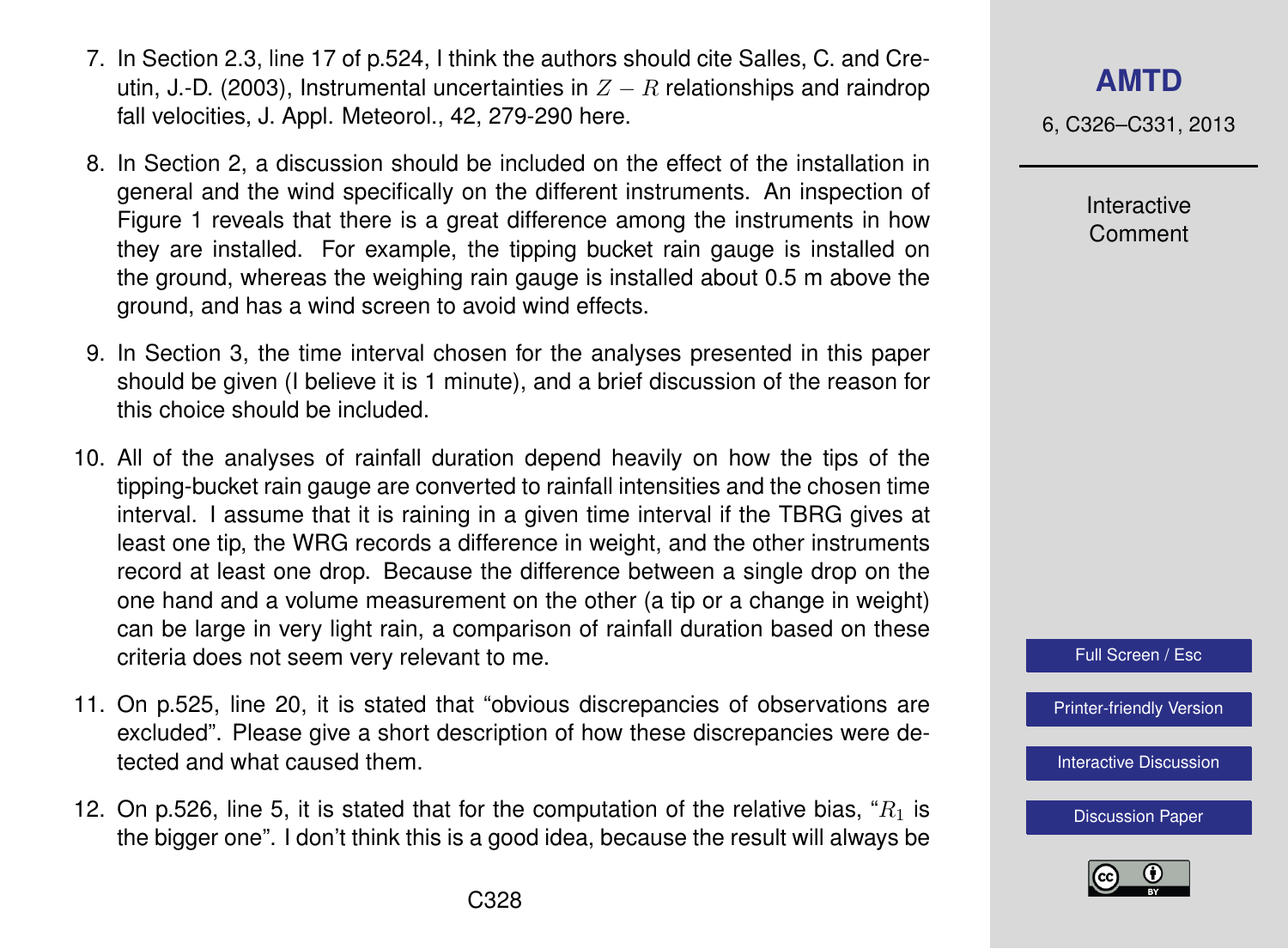positive. The information contained in the sign of  $\Delta R$  on whether it is an underor overestimation is then lost.

- 13. On p.526, the discussion of Fig.2 (p.541) on lines 10-17 implicitly suggests that TBRG is used as a reference. Although it is clear from p.528 that the authors do not intend this to be the case, I think it would be good to note this explicitly.
- 14. On p.527, lines 8, 9, and 11 (2x), the use of the word "bias" makes it sound like the differences are attributed to errors in the sensors. I suggest rephrasing, making use of words such as "difference". This also holds for p.530, line 21 (twice).
- 15. On p.527, line 13, the errors in the TBRG are attributed to the tip resolution of 0.2 mm. However, with different conversion of the tip times to 1-minute rainfall intensities, these errors would be much less severe.
- 16. On p. 528, an algorithm is presented for generating a reference rainfall intensity based on a weighted average of measurements from five sensors. The weights are proportional to the rainfall intensity itself. This algorithm makes no sense to me. There is no reason to believe that the reference rainfall generated by this algorithm is any better than simply taking one of the sensors to be the reference or taking the average over all sensors. Because of the higher weight on larger intensities, this algorithm is likely to create a reference that is biased toward higher intensities. I strongly believe that simply choosing a single sensor to be the reference (or possibly two sensors; each one for a different intensity regime) based on known performance characteristics from literature is better.
- 17. On p.529, Eq.(5), the second part (the sum) is incorrect. It should be something like

 $\sum_{ }^{N_{ \rm class}}$  $i=1$  $N(D_i)D_i^x\Delta D_i,$ 

6, C326–C331, 2013

Interactive Comment



[Printer-friendly Version](http://www.atmos-meas-tech-discuss.net/6/C326/2013/amtd-6-C326-2013-print.pdf)

[Interactive Discussion](http://www.atmos-meas-tech-discuss.net/6/519/2013/amtd-6-519-2013-discussion.html)

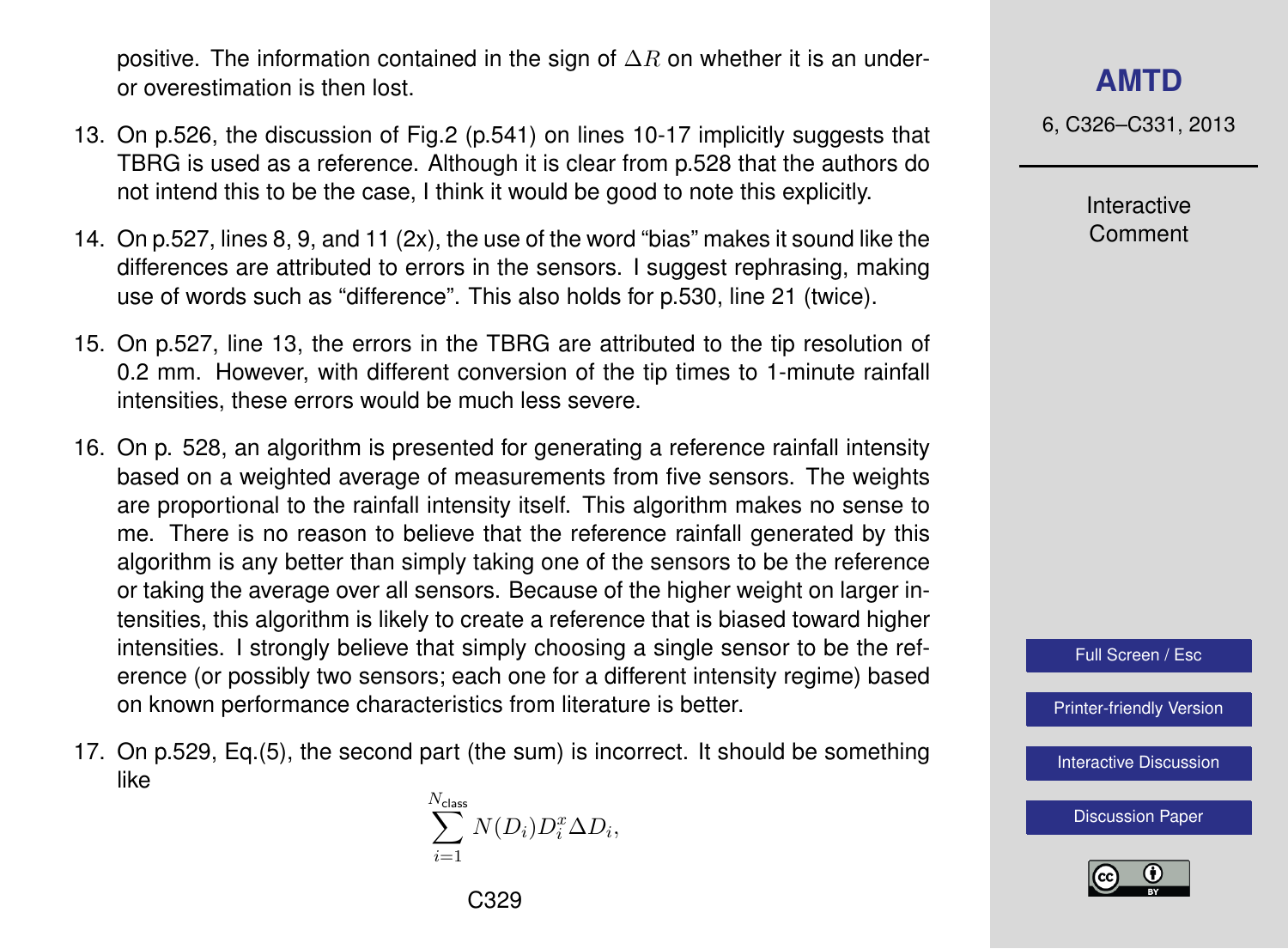where  $N_{\rm class}$  is the number of diameter classes and  $\Delta D_i$  is the diameter class width of class i.

- 18. On p.529, Eq.(6), expression for  $N_0$ , explain that  $\gamma(m+4)$  is the gamma function with argument  $m + 4$  (generally referred to as  $\Gamma(m + 4)$ ).
- 19. On p.529, Eq.(6), note that these variables can be computed using any combination of three moments of the DSD. The choice of moment orders 3, 4, and 6 make sense as these are related to the highly relevant variables rainfall intensity  $(R)$  and radar reflectivity  $(Z)$ .
- 20. On p.530, line 1, "where  $G=\,M_4^3/M_3^2M_6$ " is ambiguous (and even incorrect if interpreted according to mathematical conventions). It should be "where  $G =$  $M_4^3/(M_3^2M_6)$ ".
- 21. On p. 530, line 7, I assume that by "drop numbers" the authors mean "number density  $(N_d)$ .". If so, please put this in the axis label of Fig.6b (including correct units) as well.
- 22. On p.530, line 10, "Fig.3b" should be "Fig.4b".
- 23. On p.530, lines 18-19, I don't think you can conclude that the 2DVD "shows a better ability to measure large-size raindrops". It simply measures more of these raindrops (it is not necessarily better able to measure these).
- 24. On p.530, line 25 and on p.531, lines 8-9 it is stated that the JWD measures more small-size drops than the 2DVD. Because there are simply much more small drops, this would mean that the JWD measures more drops than the 2DVD. This contradicts the results shown in Fig.6b, where the 2DVD consistently measures more drops than the JWD. I think this discrepancy should be thoroughly discussed.

6, C326–C331, 2013

Interactive Comment



[Printer-friendly Version](http://www.atmos-meas-tech-discuss.net/6/C326/2013/amtd-6-C326-2013-print.pdf)

[Interactive Discussion](http://www.atmos-meas-tech-discuss.net/6/519/2013/amtd-6-519-2013-discussion.html)